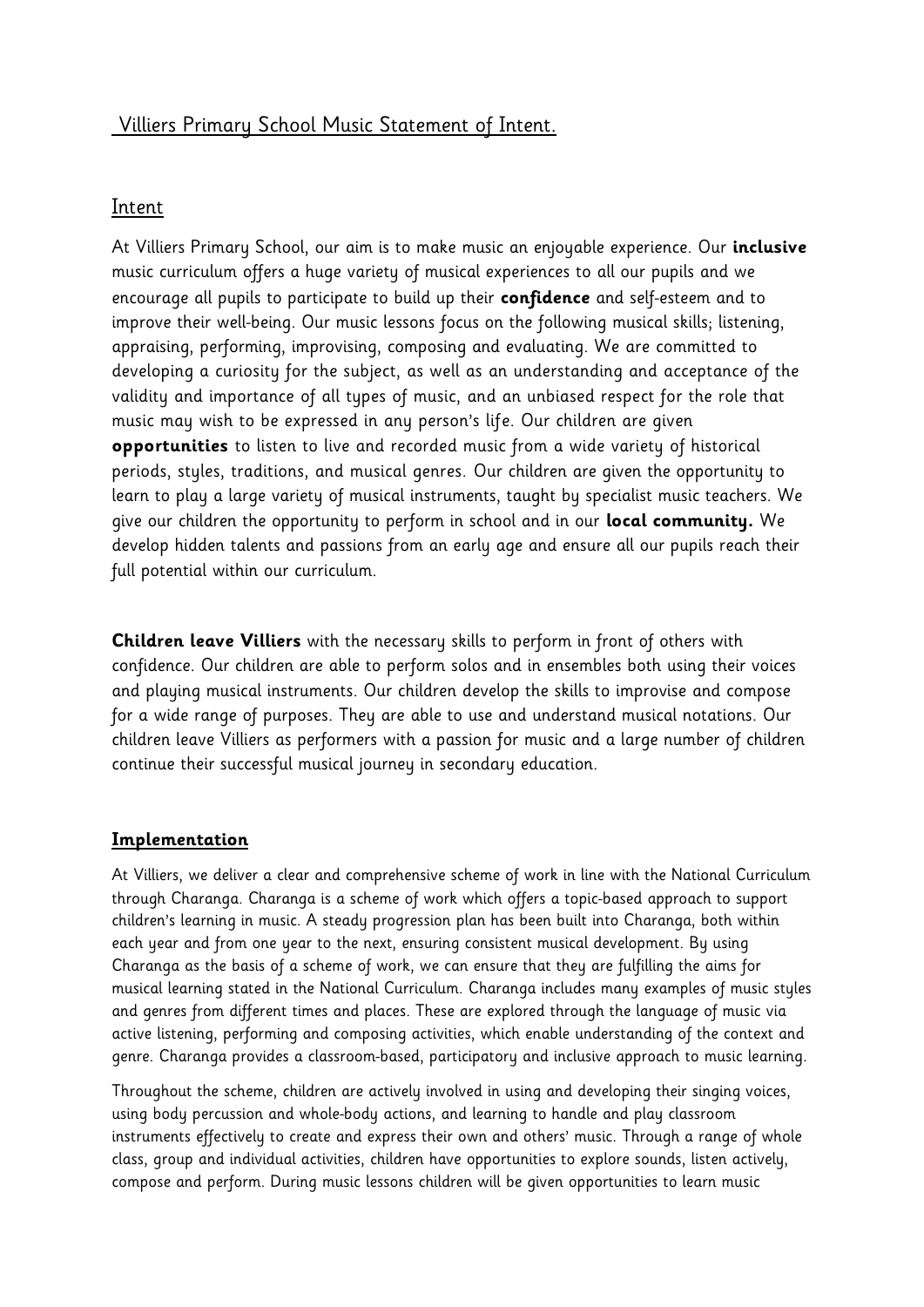specific vocabulary in a meaningful context. During the lesson children will be given opportunities to apply skill and are given chance for collaboration through composition.

#### Charanga

All year groups have weekly music lessons from Nursery to Year 6 following the Charanga scheme of work.

### EYFS

### The key skills introduced in nursery (Three and Four Year olds)

Remember and sing entire songs.

- Sing the pitch of a tone sung by another person ('pitch match').
- Sing the melodic shape (moving melody, such as up and down, down and up) of familiar songs.
- Create their own songs, or improvise a song around one they know.
- Play instruments with increasing control to express their feelings and ideas.

#### The key skills introduced in Reception

- Sing in a group or on their own, increasingly matching the pitch and following the melody.
- Explore and engage in music making and dance, performing solo or in groups.
	- Listen attentively, move and talk about music, expressing their feelings and responses.

#### Early learning goals

. Sing a range of well-known nursery rhymes and songs.

• Perform songs, rhymes, poems and stories with others, and (when appropriate) try to move in time with music.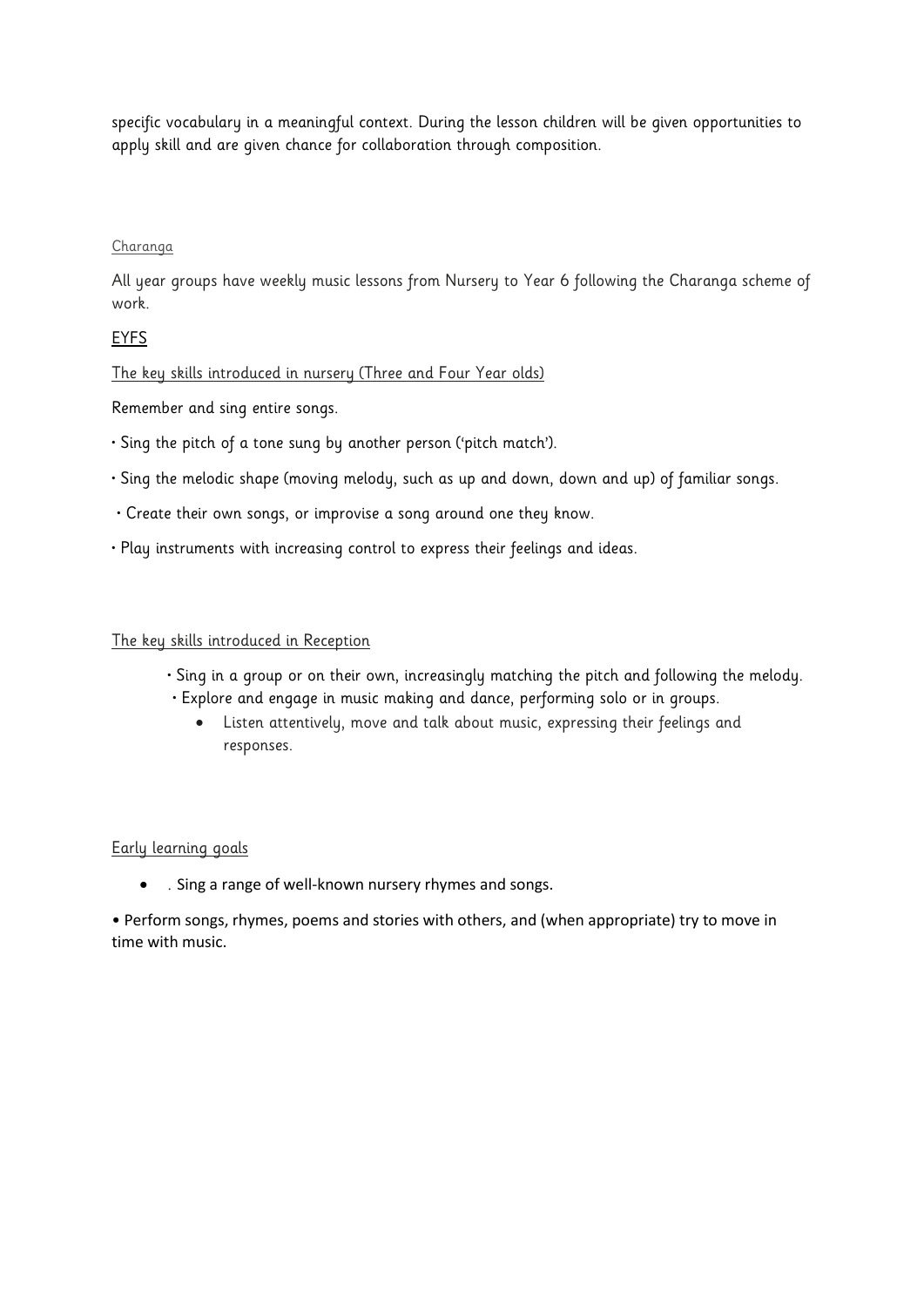### EYFS coverage Charanga

| Autumn 1                                                 | Autumn 2                                                            | Spring 1                                                                              | Spring 2                                                                                                         | Summer 1                                                          | Summer 2                                           |
|----------------------------------------------------------|---------------------------------------------------------------------|---------------------------------------------------------------------------------------|------------------------------------------------------------------------------------------------------------------|-------------------------------------------------------------------|----------------------------------------------------|
|                                                          |                                                                     |                                                                                       |                                                                                                                  |                                                                   |                                                    |
| Me!                                                      | My stories                                                          | Everyone                                                                              | Our World                                                                                                        | Big Bear Funk                                                     | Reflect, Rewind                                    |
| Focus:                                                   | Focus:                                                              | Focus:                                                                                | Focus:                                                                                                           | Focus:                                                            | and Replay.                                        |
| Pulse, rhythm<br>patterns and<br>high and low<br>sounds. | Pulse, clap and<br>play rhythm<br>patterns, high<br>and low sounds. | Pulse, clap and<br>play rhythm<br>and melodic<br>patterns, high<br>and low<br>sounds. | Find and share<br>pulse ideas,<br>clap and play<br>rhythm and<br>melodic<br>patterns, high<br>and low<br>sounds. | Pulse,<br>rhythm and<br>pitch in the<br>context of<br>Funk music. | Focus:<br>Revision of<br>previous<br>taught units. |

# Key vocabulary to be taught in EYFS

Pulse, rhythm, pitch, high sounds, low sounds, perform, unison, phrase, boogie, tempo, perform, rap, unison, congo, rondo, concerto, funk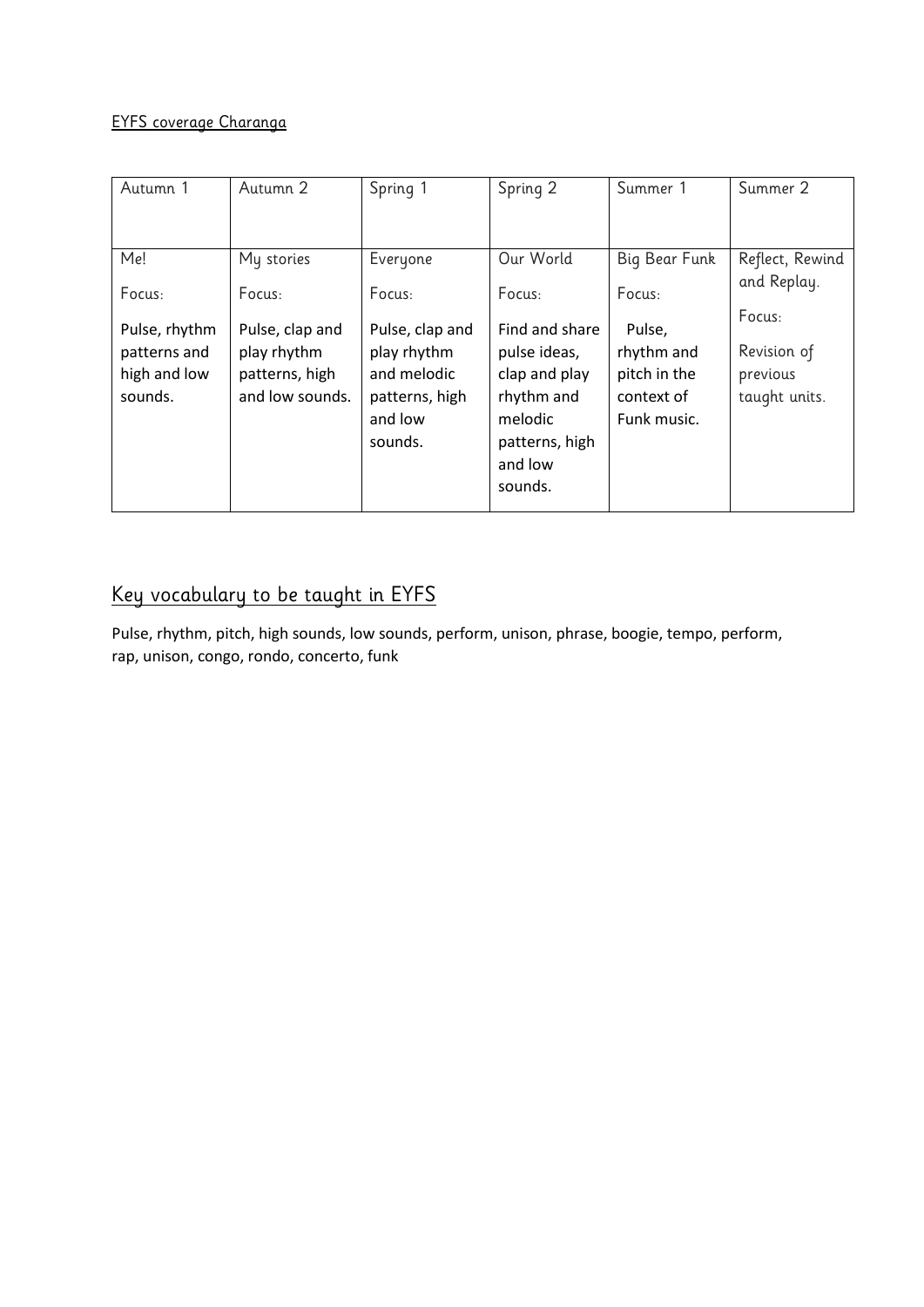### **Year plan for Year 1 Charanga**

|                          | <u>Hey You!</u>                                                      | Key vocabulary                                                                                                           |
|--------------------------|----------------------------------------------------------------------|--------------------------------------------------------------------------------------------------------------------------|
| Autumn<br>1              | Focus: How pulse, rhythm<br>and pitch work together.                 | Pulse, rhythm, pitch, rap, melody, singers, keyboards, bass, percussion,<br>trumpets, saxophones, perform                |
|                          | Rhythm in the way                                                    | Key vocabulary                                                                                                           |
| Autumn<br>$\overline{2}$ | we walk and<br><u>banana rap.</u>                                    | Pulse, rhythm, pitch, rap, melody, singers, keyboards, bass, percussion,<br>trumpets, saxophones, perform                |
|                          | Focus: Pulse, rhythm and<br>pitch dancing rapping and<br>singing.    |                                                                                                                          |
|                          | In The Groove                                                        | Key vocabulary                                                                                                           |
| Spring 1                 | Focus: How to be in the<br>groove with different<br>styles of music. | Blues, Baroque, Latin, Irish Folk, Funk, Pulse, Rhythm, Pitch, Compose,<br>Improvise, Perform, Groove                    |
|                          | Round And Round                                                      | Key vocabulary                                                                                                           |
| Spring 2                 | Focus: Pulse, rhythm and<br>pitch in different styles of<br>music.   | Keyboard, bass, guitar, percussion, trumpets, saxophones, pulse, rhythm,<br>pitch, improvise, compose, perform, audience |
|                          | <u>Your imagination</u>                                              | Key vocabulary                                                                                                           |
| Summer                   | Focus: Using your<br>imagination.                                    | Keyboard, bass, drums, pulse, rhythm, pitch, improvise, compose, perform,<br>audience, imagination                       |
|                          | Reflect, Rewind and                                                  | Key vocabulary                                                                                                           |
| Summer                   | <u>Replay</u>                                                        | See all above.                                                                                                           |
| 2                        | Focus: Musical History.                                              |                                                                                                                          |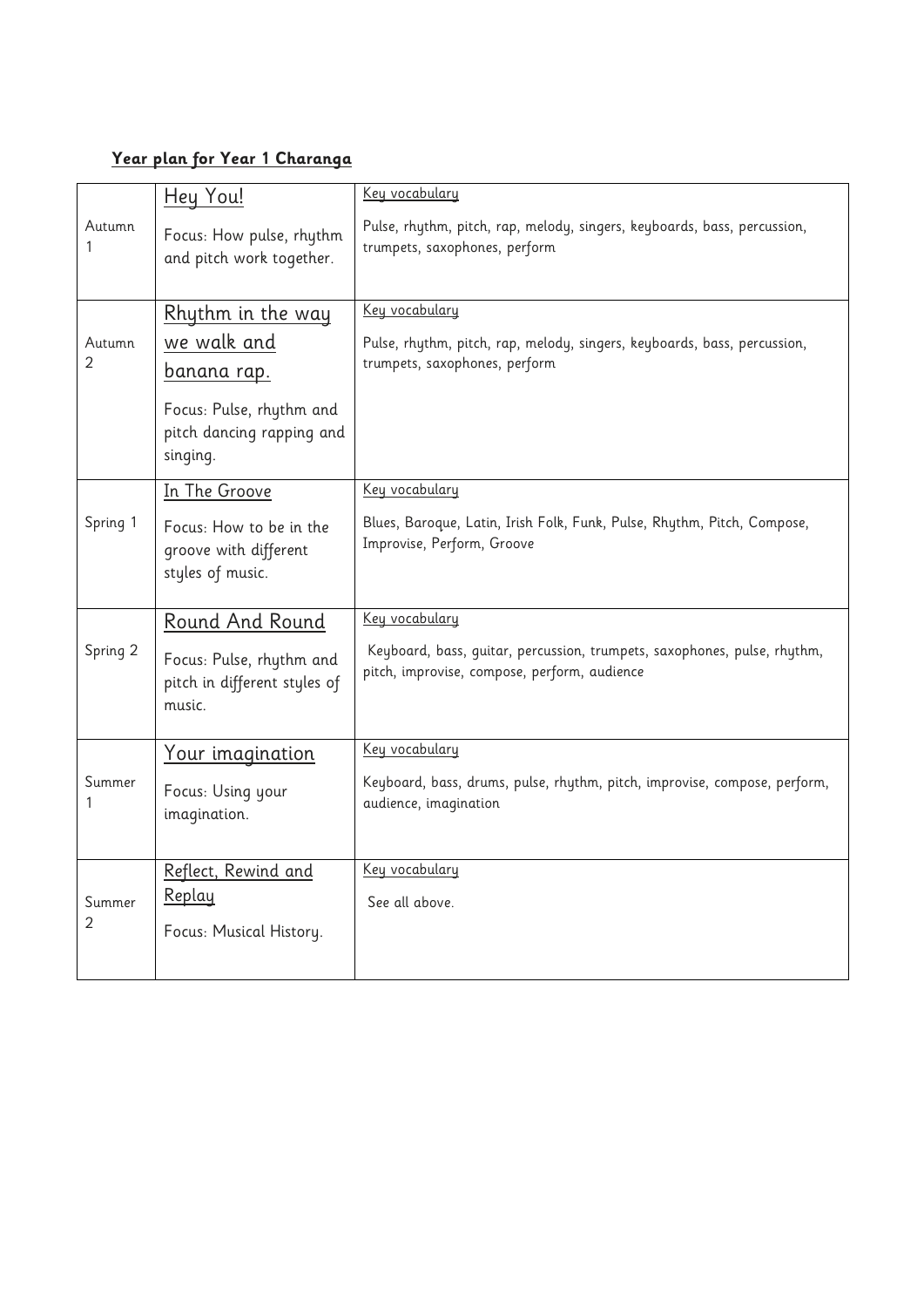## **Year plan for Year 2 Charanga**

| Autumn 1 | Recorder Course (Charanga)                            | Vocabulary                                                                                                                                           |
|----------|-------------------------------------------------------|------------------------------------------------------------------------------------------------------------------------------------------------------|
|          |                                                       | Recorder, loud, quiet, beat, rhythm, crotchet, duet, solo,<br>ensemble, minim, stave, treble clef                                                    |
| Autumn 2 | Ho Ho Ho                                              | Vocabulary                                                                                                                                           |
|          | Focus: Christmas and Having Fun.                      | Keyboard, bass, quitar, percussion, trumpets, saxophones, pulse,<br>rhythm, pitch, perform, audience, rap, improvise, dynamics,<br>tempo             |
| Spring 1 | I Wana Play in a Band                                 | Vocabulary                                                                                                                                           |
|          | Focus: Playing together in a<br>band, and Rock music. | Keyboard, drums, bass, electric quitar, Rock, pulse, rhythm,<br>pitch, improvise, compose, perform, audience, melody, dynamics,<br>tempo             |
| Spring 2 | Zootime                                               | Vocabulary                                                                                                                                           |
|          | Focus: Animals and Reggae music                       | Keyboard, drums, bass, electric guitar, Reggae, pulse, rhythm,<br>pitch, audience, improvise, compose, perform, audience, melody,<br>dynamics, tempo |
| Summer 1 | Friendship Song                                       | Vocabulary                                                                                                                                           |
|          | Focus: Being Friends                                  | Keyboard, drums, bass, glockenspiel, pulse, rhythm, pitch,<br>improvise, compose, perform, audience, melody, dynamics, tempo                         |
| Summer 2 | Reflect, Rewind and Replay                            | Vocabulary                                                                                                                                           |
|          | Focus: Musical History.                               | See all above                                                                                                                                        |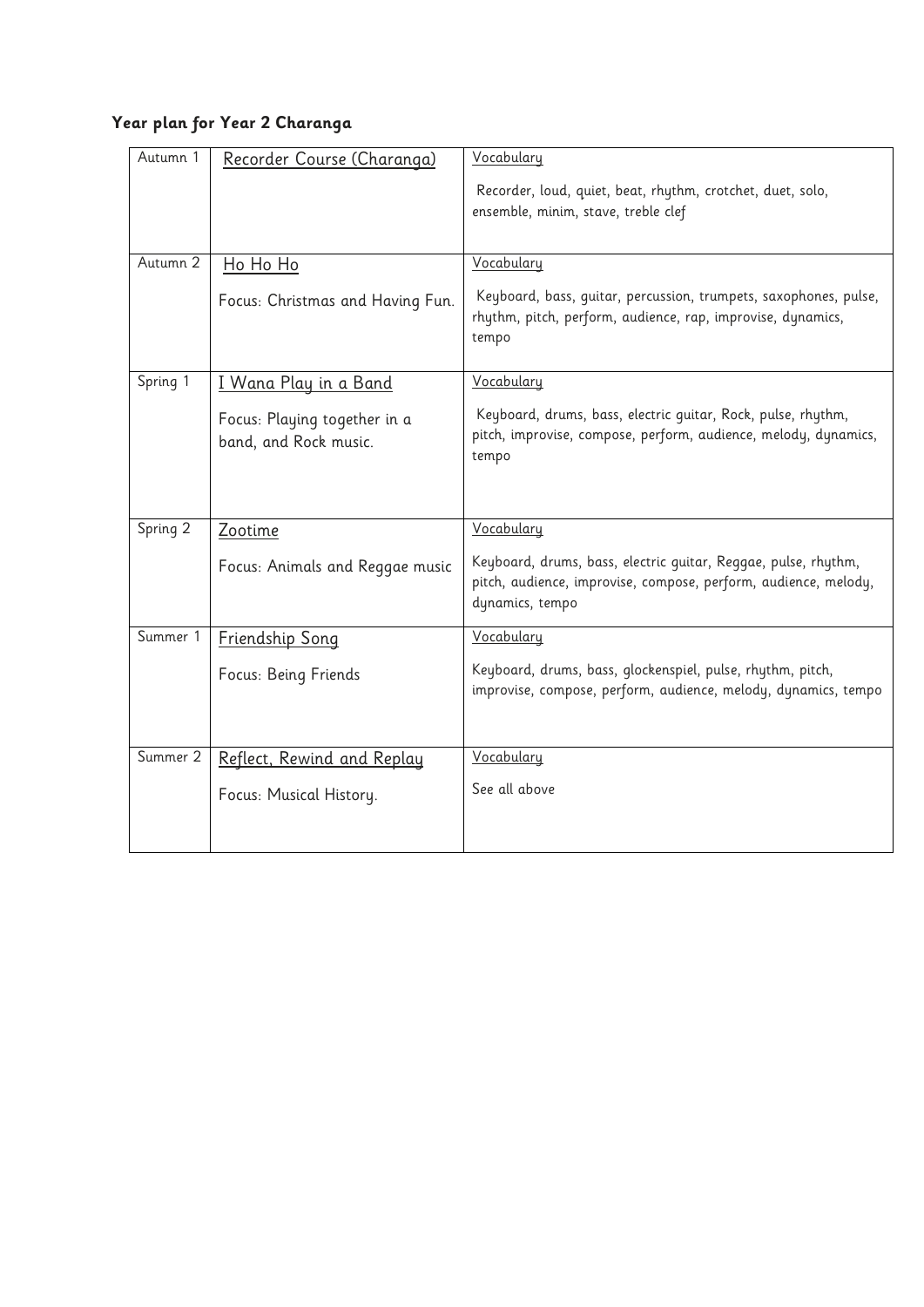# Vocabulary taught in EYFS / KS1

New vocabulary introduced to year group is in bold.

| <b>EYFS</b>  | Year 1      | Year 2               |
|--------------|-------------|----------------------|
|              |             |                      |
| Pulse,       | Pulse,      | pulse,               |
| rhythm,      | rhythm,     | rhythm,              |
| pitch,       | pitch,      | pitch,               |
| high sounds, | perform     | perform,             |
| low sounds,  | rap,        | improvise,           |
| perform,     | melody,     | compose,             |
| unison,      | singers,    | audience,            |
| phrase,      | keyboards,  | Keyboard,            |
| boogie,      | bass,       | drums,               |
| tempo,       | percussion, | bass,                |
| perform,     | trumpets,   | percussion,          |
|              | saxophones, | melody,              |
| rap,         | Blues,      | electric guitars,    |
| unison,      | Baroque,    | saxophone,           |
| congo,       | Latin,      | trumpet,             |
| rondo,       | Irish Folk, | question and answer, |
| concerto,    | Funk,       | dynamics,            |
| funk         | Compose     | tempo                |
|              | Improvise,  | guitar,              |
|              | Groove      | rap,                 |
|              | guitar,     | Rock,                |
|              | audience    | Reggae,              |
|              | imagination | glockenspiel         |
|              |             |                      |
|              |             |                      |
|              |             |                      |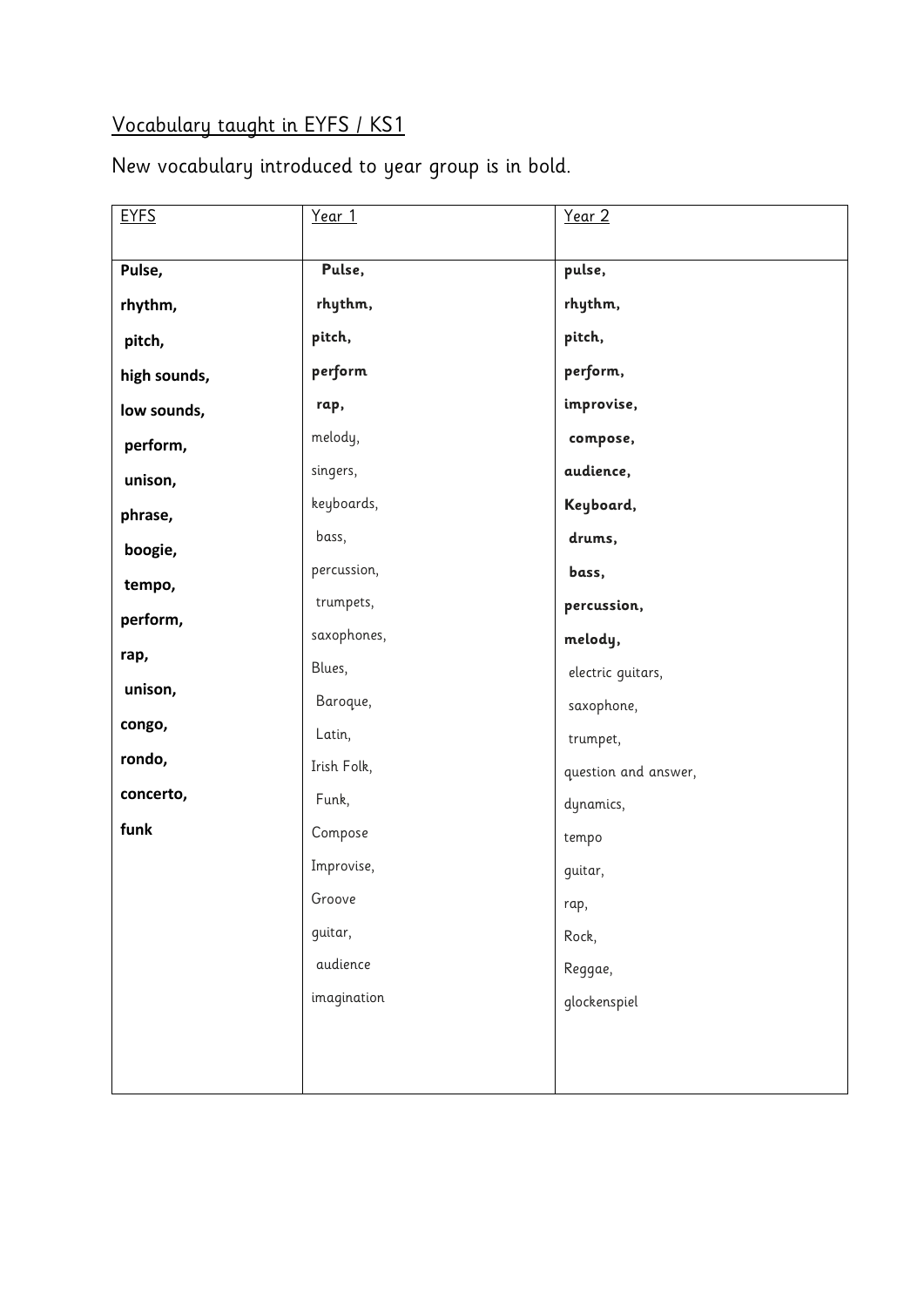# **Year plan for Year 3 (Charanga)**

| Autumn 1 | Let Your Spirit Fly                                                         | Vocabulary                                                                                                                                                                                                                        |
|----------|-----------------------------------------------------------------------------|-----------------------------------------------------------------------------------------------------------------------------------------------------------------------------------------------------------------------------------|
|          | Focus: RnB and other musical<br>styles                                      | Structure, introduction, verse, chorus improvise, compose,<br>pulse, rhythm, pitch, tempo, dynamics, bass, drums,<br>guitar, keyboard, synthesiser, hook, melody                                                                  |
| Autumn 2 | Glockenspiel Stage 1                                                        | Vocabulary                                                                                                                                                                                                                        |
|          | Focus: Exploring and developing<br>playing skills using the<br>glockenspiel | Improvise, compose, pulse, rhythm, pitch, tempo,<br>dynamics, texture, structure, melody                                                                                                                                          |
|          |                                                                             |                                                                                                                                                                                                                                   |
| Spring 1 | <b>Three Little Birds</b>                                                   | Vocabulary                                                                                                                                                                                                                        |
|          | Focus: Reggae, happiness and<br>animals                                     | Introduction, verse, chorus, bass, drums, electric guitar,<br>keyboard, organ, backing vocals, pulse, rhythm, pitch,<br>tempo, dynamics, texture, structure, compose, improvise,<br>hook, riff, melody, reggae, pentatonic, scale |
| Spring 2 | The Dragon Song                                                             | Vocabulary                                                                                                                                                                                                                        |
|          | Focus: Traditional Folk tunes,<br>celebrating our differences               | Keyboard, drums, bass, pentatonic scale, pulse, rhythm,<br>pitch, dynamics, texture, structure, compose, improvise,<br>hook, melody                                                                                               |
| Summer 1 | <b>Bringing Us Together</b>                                                 | Vocabulary                                                                                                                                                                                                                        |
|          | Focus: Musical History.                                                     | This is a Disco song about friendship, peace, hope and<br>unity                                                                                                                                                                   |
| Summer 2 | Reflect, Rewind and Replay                                                  | Vocabulary                                                                                                                                                                                                                        |
|          | Focus: Musical History.                                                     | All above                                                                                                                                                                                                                         |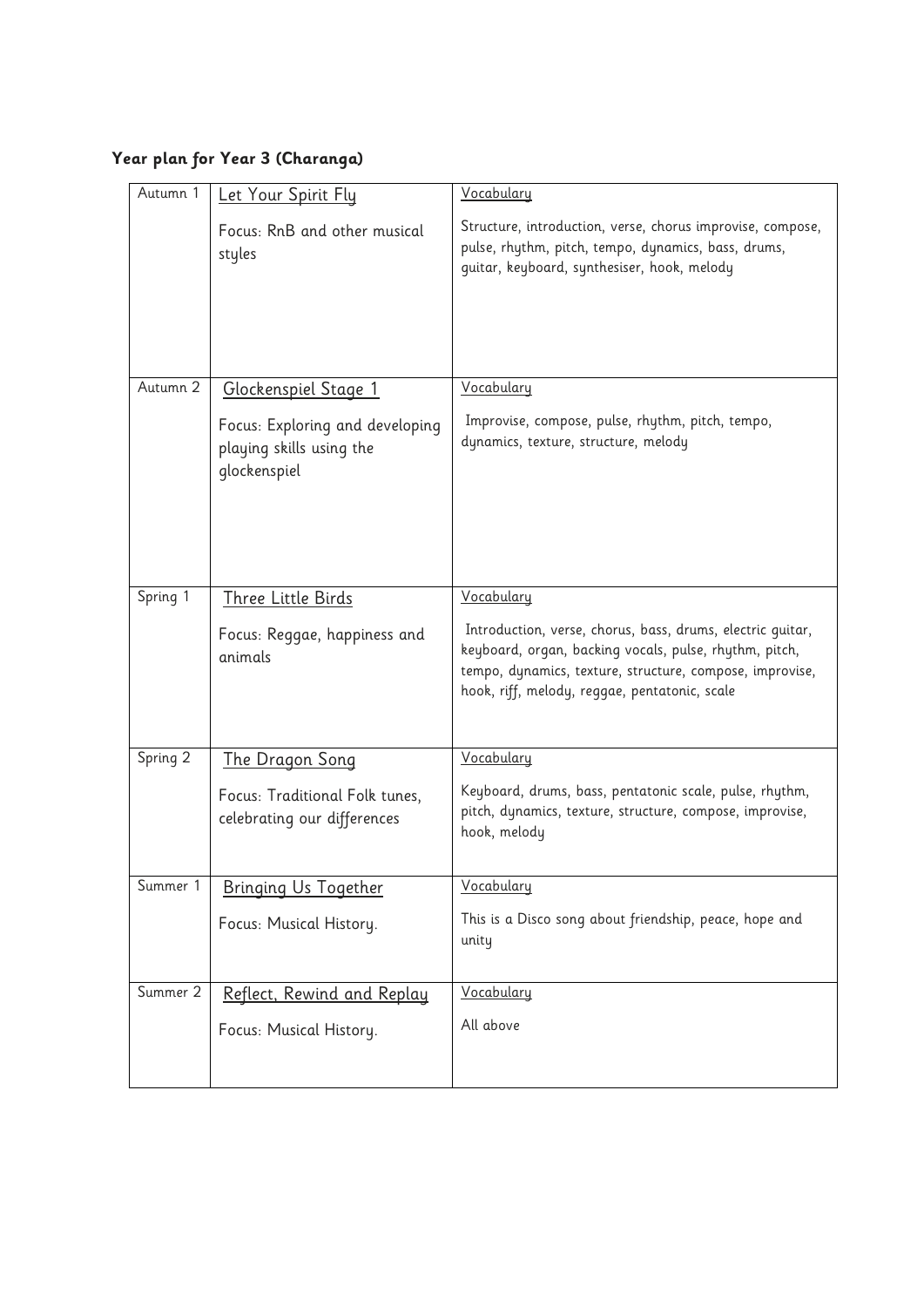| Autumn 1 | Mamma Mia                                            | Vocabulary                                                                                                                                                                                                                           |
|----------|------------------------------------------------------|--------------------------------------------------------------------------------------------------------------------------------------------------------------------------------------------------------------------------------------|
|          | Focus: ABBA's Music                                  | Keyboard, electric quitar, bass, drums, improvise, compose,<br>melody, pulse, rhythm, pitch tempo, dynamics, texture,<br>structure, compose, hook, riff, melody, solo, pentatonic scale,<br>unison                                   |
| Autumn 2 | Glockenspiel Stage 2                                 | Vocabulary                                                                                                                                                                                                                           |
|          | Focus: Exploring playing<br>the glockenspiel         | Rhythm patterns, compose, melody, pulse, rhythm, pitch,<br>tempo, dynamics, texture, structure                                                                                                                                       |
| Spring 1 | Stop!                                                | Vocabulary                                                                                                                                                                                                                           |
|          | Focus: Grime and other<br>styles of music            | Musical style, rapping, lyrics, choreography, digital/ electronics<br>sounds, turntables, synthesizers, drums, unison, pulse, rhythm,<br>pitch, tempo, dynamics, texture, structure, compose, improvise,<br>hook, riff, melody, solo |
| Spring 2 | <u>Lean on Me</u>                                    | Vocabulary                                                                                                                                                                                                                           |
|          | Focus: Soul/ Gospel music<br>and helping each other. | Unison, by ear, notation, improvise, melody, pitch, rhythm,<br>pulse, composition, backing vocal, piano, bass, drums, organ,<br>tempo, dynamics, texture, structure, compose, hook, riff,<br>melody, solo                            |
| Summer 1 | <b>BlackBird</b>                                     | Vocabulary                                                                                                                                                                                                                           |
|          | Focus: The Beatles, equality<br>and civil rights.    | Acoustic guitar, percussion, birdsong, civil rights, racism,<br>equality, pentatonic scale, unison, pulse, rhythm, pitch, tempo,<br>dynamics, texture, structure, composer, improvise, hook, riff,<br>melody, solo                   |
| Summer 2 | Reflect, Rewind and                                  | Vocabulary                                                                                                                                                                                                                           |
|          | <u>Replay</u>                                        | All above                                                                                                                                                                                                                            |
|          | Focus: Musical History.                              |                                                                                                                                                                                                                                      |

## **Year plan for Year 4 (Charanga)**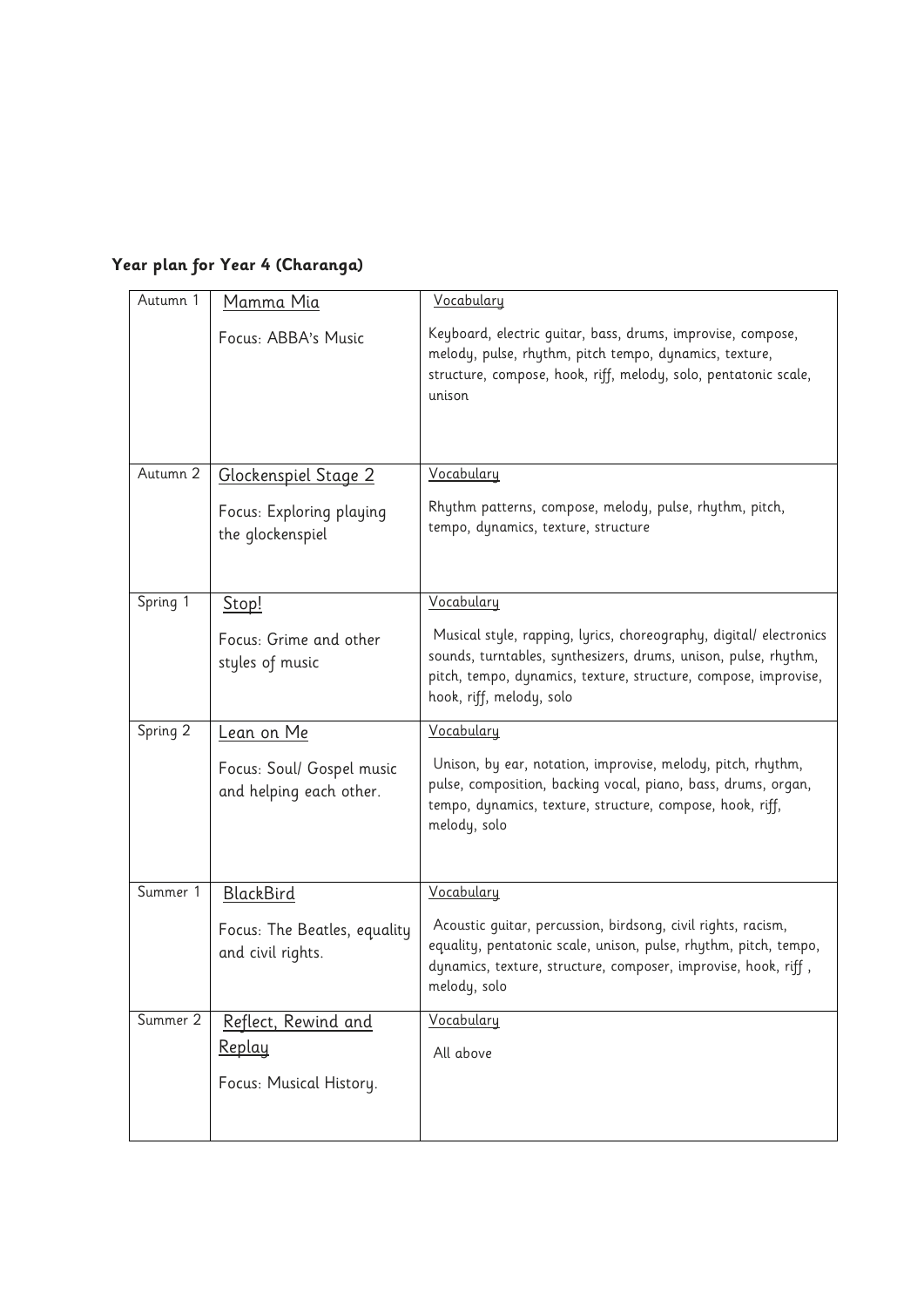## **Year plan for Year 5 (Charanga)**

| Autumn 1 | Livin' On A Prayer                      | Vocabulary                                                                                                               |
|----------|-----------------------------------------|--------------------------------------------------------------------------------------------------------------------------|
|          | Focus: Rock Anthems                     | Rock, structure, pulse, rhythm, pitch, bridge, backbeat,                                                                 |
|          |                                         | amplifier, tempo, texture, dynamics, chorus, riff, hook,<br>improvise, compose                                           |
|          |                                         |                                                                                                                          |
| Autumn 2 | Classroom Jazz 1                        | Vocabulary                                                                                                               |
|          |                                         | Appraising, Bossa Nova, syncopation, structure, swing,                                                                   |
|          | Focus: Jazz, improvisation<br>and swing | tune/ head, note values, note names, big bands, improvise,                                                               |
|          |                                         | pulse, rhythm, pitch, tempo, dynamics, riff, hook, solo                                                                  |
|          |                                         |                                                                                                                          |
| Spring 1 | <u>Make You Feel My Love</u>            | Vocabulary                                                                                                               |
|          | Focus: Pop Ballads                      | Ballad, verse, chorus, interlude, tag ending, strings, piano,<br>guitar, bass, drums, melody, compose, improvise, cover, |
|          |                                         | pulse, rhythm, pitch, tempo, dynamics, timbre, texture,                                                                  |
|          |                                         | dynamics, timbre, texture, structure.                                                                                    |
|          |                                         |                                                                                                                          |
| Spring 2 | <u>The Fresh Prince Of Bel-</u>         | Vocabulary                                                                                                               |
|          | <u>Air</u>                              | Old-School Hip Hop, Rap, Riff, synthesizer, deck, backing                                                                |
|          | Focus: Old-School Hip Hop               | loops, Funk, scratching, unison, melody, compose,<br>improvise, cover, pulse, rhythm, pitch, tempo, dynamics,            |
|          |                                         | timbre, texture, structure                                                                                               |
|          |                                         |                                                                                                                          |
| Summer 1 | Dancing In The Street                   | Vocabulary                                                                                                               |
|          | Focus: Motown                           | Soul, groove, ruff, bass line, backbeat, brass section,                                                                  |
|          |                                         | harmony, hook, melody, compose, improvise, cover, pulse,                                                                 |
|          |                                         | rhythm, pitch, tempo, dynamics, timbre, texture, structure                                                               |
|          |                                         |                                                                                                                          |
| Summer 2 | Reflect, Rewind and                     | Vocabulary                                                                                                               |
|          | Replay                                  | All above                                                                                                                |
|          | Focus: Musical History.                 |                                                                                                                          |
|          |                                         |                                                                                                                          |
|          |                                         |                                                                                                                          |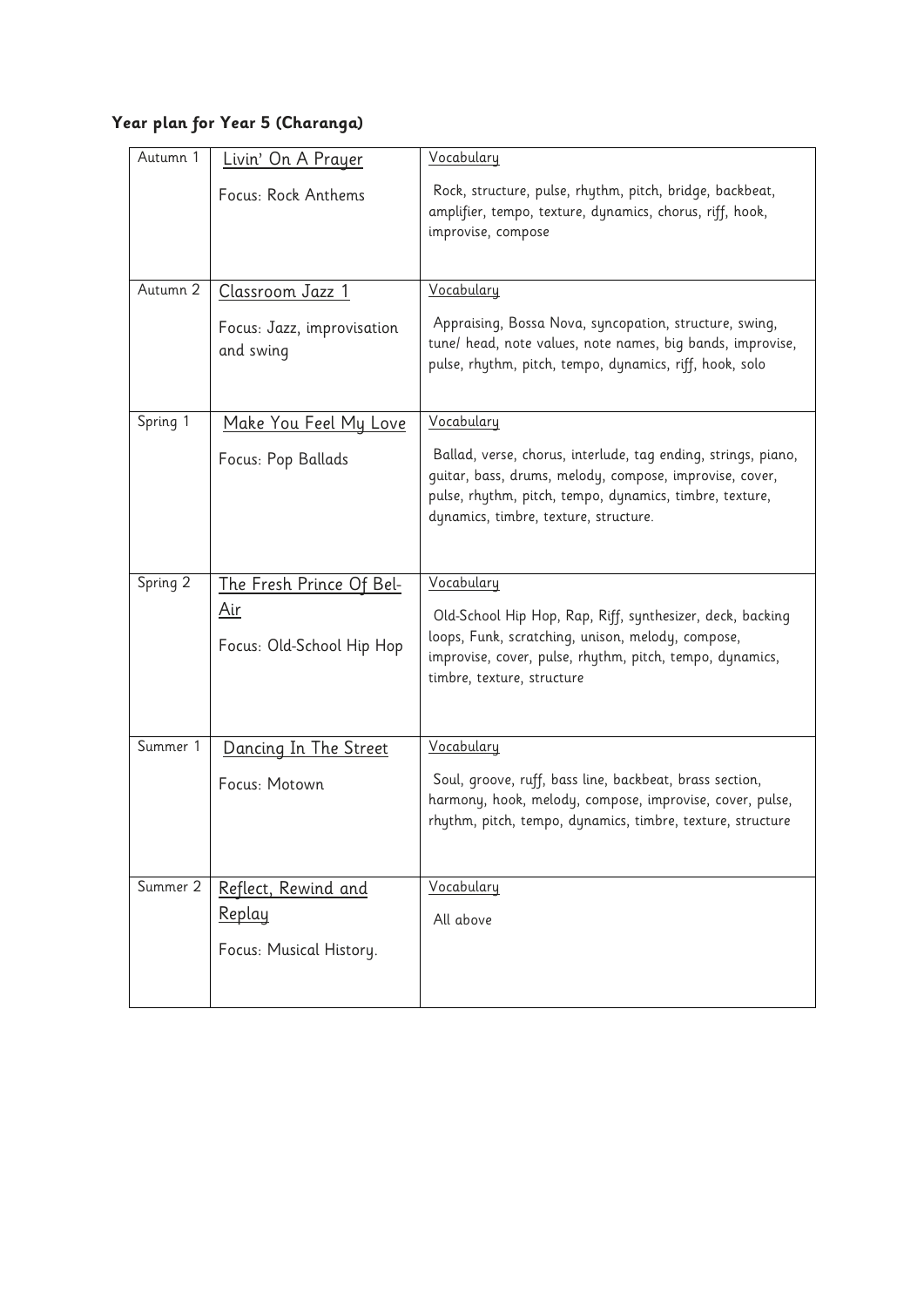# **Year plan for Year 6 (Charanga)**

| Autumn 1 | <u>Happy</u>                                          | Vocabulary                                                                                                                                                                                                     |
|----------|-------------------------------------------------------|----------------------------------------------------------------------------------------------------------------------------------------------------------------------------------------------------------------|
|          | Focus: Being Happy                                    | Style indications, melody, compose, improvise,<br>cover, pulse, rhythm, pitch, tempo, dynamics,<br>timbre, texture, structure, dimensions of music,<br>Neo Soul, producer, groove, motown, hook, riff,<br>solo |
| Autumn 2 | Classroom Jazz 2                                      | Vocabulary                                                                                                                                                                                                     |
|          | Focus: Jazz, improvisation<br>and composition         | Blues, Jazz, improvisation, by ear, melody,<br>compose, , improvise, cover, pulse, rhythm,<br>pitch, tempo, dynamics, timbre, texture,<br>structure, dimensions of music, hook, riff, solo                     |
| Spring 1 | <u>A New Year Carol</u>                               | Vocabulary                                                                                                                                                                                                     |
|          | Focus: Benjamin Britten's<br>music and cover versions | melody, compose, , improvise, cover, pulse,<br>rhythm, pitch, tempo, dynamics, timbre,<br>texture, structure, dimensions of music,<br>ostinato, phrases, unison, Urban Gospel                                  |
| Spring 2 | You've Got A Friend                                   | Vocabulary                                                                                                                                                                                                     |
|          | Focus: The Music of Carol<br>King                     | melody, compose, , improvise, cover, pulse,<br>rhythm, pitch, tempo, dynamics, timbre,<br>texture, structure, dimensions of music, hook,<br>riff, solo, civil rights, gender equality, unison,<br>harmony      |
| Summer 1 | Music and Me                                          | Vocabulary                                                                                                                                                                                                     |
|          | Focus: Identity                                       | Gender, racism, rap, lyrics, turntablist, DJ-ing,<br>producer, Electronic and acoustic music, culture,<br>identify, inspirational                                                                              |
| Summer 2 | Reflect, Rewind and                                   | Vocabulary                                                                                                                                                                                                     |
|          | Replay                                                | All above                                                                                                                                                                                                      |
|          | Focus: Musical History.                               |                                                                                                                                                                                                                |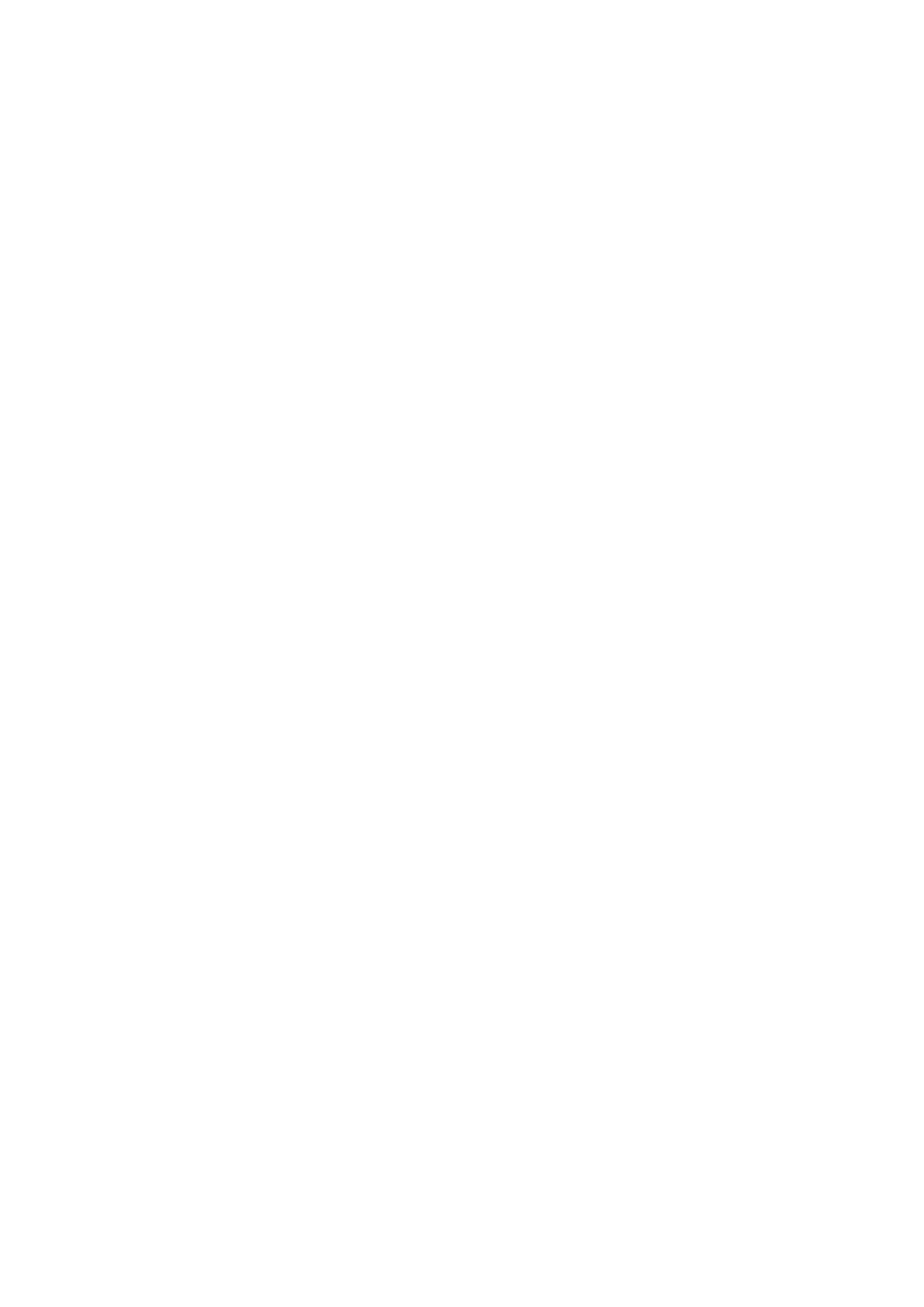| Year 3                       | <u>Year 4</u>           | Year 5                     | Year 6                            |
|------------------------------|-------------------------|----------------------------|-----------------------------------|
|                              |                         |                            |                                   |
| Structure, chorus            | Keyboard,               | piano, guitar, bass,       | Style indications, melody,        |
| improvise, compose,          | electric guitar,        | drums, melody,             | compose, improvise, cover,        |
| pulse, rhythm, pitch,        | bass, drums,            | compose, improvise,        | pulse, rhythm, pitch,             |
| tempo, dynamics, bass,       | improvise,              | cover, pulse, rhythm,      | tempo, dynamics, timbre,          |
| drums, guitar,               | compose, melody,        | pitch, tempo,              | texture, structure, dimensions    |
| keyboard, synthesiser,       | pulse, rhythm,          | dynamics, timbre,          | of music, Neo Soul, producer,     |
| hook, melody, electric       | pitch tempo,            | texture, dynamics,         | groove, motown, hook, riff,       |
| guitar, organ, backing       | dynamics, texture,      | timbre, texture,           | solo, Blues, Jazz,                |
| vocals, pulse, riff, melody, | structure,              | structure, Rock,           | improvisation, by ear, structure, |
| reggae, pentatonic, scale,   | compose, hook,          | structure, pulse, rhythm,  | dimensions of music, hook, riff,  |
| introduction, verse,         | riff, melody, solo,     | pitch, bridge, backbeat,   | solo, dimensions of music,        |
|                              | pentatonic scale,       | amplifier, tempo, texture, | ostinato, phrases, unison, Urban  |
|                              | unison, Rhythm          | dynamics, chorus, riff,    | Gospel, dynamics, dimensions      |
|                              | patterns, Musical       | hook, improvise,           | of music, hook, riff, solo, civil |
|                              | style, rapping, lyrics, | compose, Appraising,       | rights, gender equality, unison,  |
|                              | choreography,           | Bossa Nova,                | harmony                           |
|                              | digital/ electronics    | syncopation, structure,    |                                   |
|                              | sounds, turntables,     | swing, tune/ head, note    |                                   |
|                              | synthesizers, unison,   | values, note names, big    |                                   |
|                              | Acoustic quitar,        | bands, riff, hook, solo,   |                                   |
|                              | percussion, birdsong,   | Ballad, verse, chorus,     |                                   |
|                              | civil rights, racism,   | interlude, tag ending,     |                                   |
|                              | equality, pentatonic    | strings, Soul, groove,     |                                   |
|                              | scale, Unison, by       | ruff, bass line, backbeat, |                                   |
|                              | ear, notation,          | brass section, harmony,    |                                   |
|                              | improvise,              |                            |                                   |
|                              |                         |                            |                                   |
|                              |                         |                            |                                   |
|                              |                         |                            |                                   |
|                              |                         |                            |                                   |
|                              |                         |                            |                                   |
|                              |                         |                            |                                   |
|                              |                         |                            |                                   |
|                              |                         |                            |                                   |
|                              |                         |                            |                                   |
|                              |                         |                            |                                   |
|                              |                         |                            |                                   |
|                              |                         |                            |                                   |
|                              |                         |                            |                                   |
|                              |                         |                            |                                   |
|                              |                         |                            |                                   |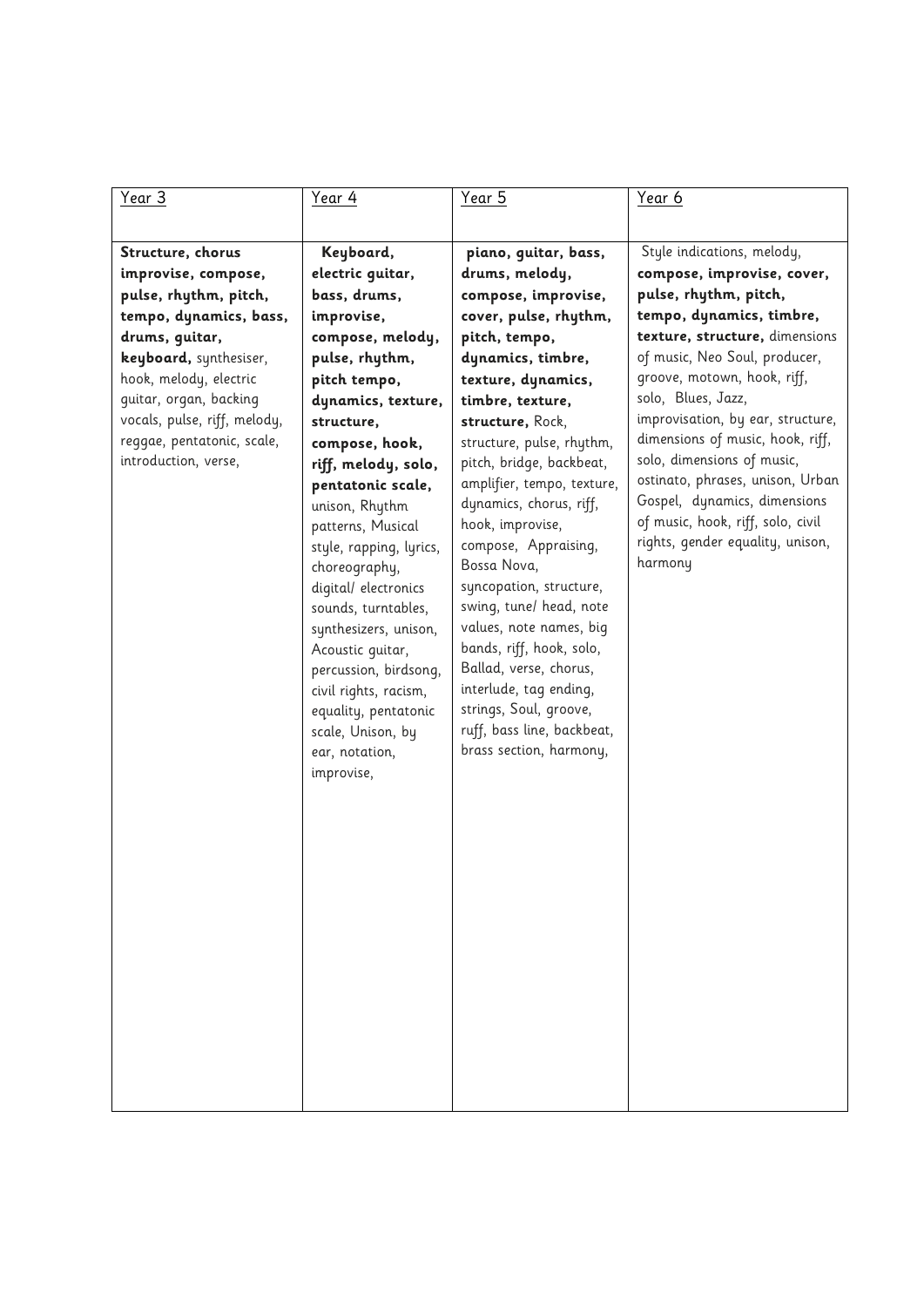### Year 1 Curriculum coverage

To perform, listen to, review, and evaluate music across a range of historical periods, genres, styles and traditions.

To perform, listen to, review, and evaluate music, including the works of the great composers and musicians.

To learn to sing and to use their voices, to create and compose music on their own and with others, and have the opportunity to learn a musical instrument.

To understand and explore how music is created, produced and communicated, including through the inter-related dimensions: pitch, duration, dynamics, tempo, timbre, texture, structure, and appropriate musical notations.

To use their voice expressively and creatively, by singing songs and speaking chants and rhymes.

To use their voices expressively and creatively, by singing songs and speaking chants and rhymes.

To play tuned and untuned instruments musically.

To listen with concentration and understanding to a range of high- quality music.

To experiment with, create, select and combine sounds using the inter-related dimensions of music.

To have the opportunity to progress to the next level of musical excellence.

### Year 2 Curriculum coverage

To perform, listen to, review, and evaluate music across a range of historical periods, genres, styles and traditions.

To perform, listen to, review, and evaluate music, including the works of the great composers and musicians.

To learn to sing and to use their voices, to create and compose music on their own and with others, and have the opportunity to learn a musical instrument.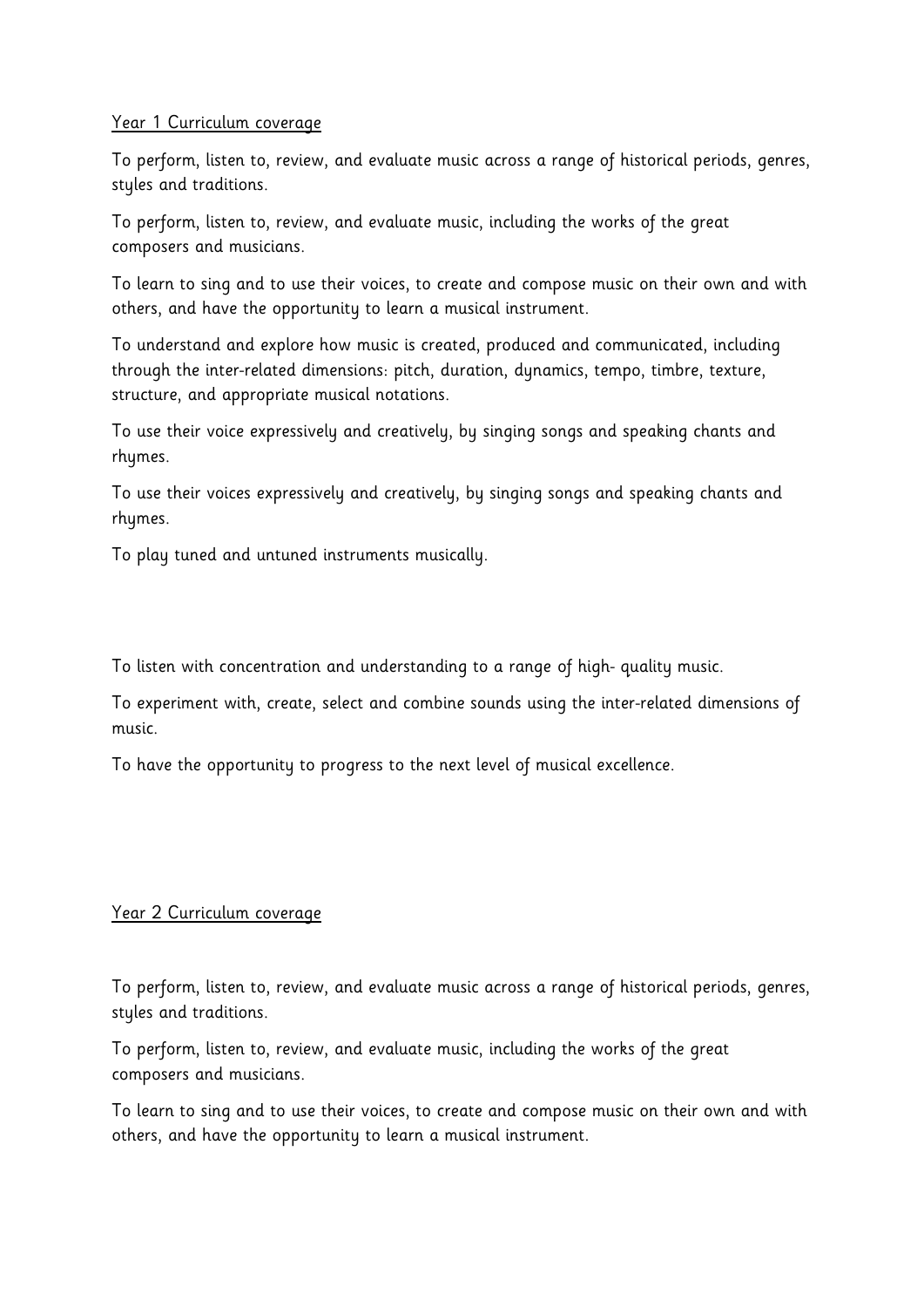To understand and explore how music is created, produced and communicated, including through the inter-related dimensions: pitch, duration, dynamics, tempo, timbre, texture, structure, and appropriate musical notations.

To use their voice expressively and creatively, by singing songs and speaking chants and rhymes.

To use their voices expressively and creatively, by singing songs and speaking chants and rhymes.

To play tuned and untuned instruments musically.

### Year 3 Curriculum coverage

To perform, listen to, review, and evaluate music across a range of historical periods, genres, styles and traditions, including the works of the great composers and musicians.

To learn to sing and to use their voices, to create and compose music on their own and with others, and have the opportunity to learn a musical instrument.

To understand and explore how music is created, produced, and communicated, including through the inter-related dimensions: pitch, duration, dynamics, tempo, timbre, texture, structure, and appropriate musical notations.

To develop an understanding of musical composition, organising and manipulating ideas within musical structures and reproducing sounds from aural memory

To play and perform in solo and ensemble contexts, using their voices and playing musical instruments with increasing accuracy, fluency, control and expression.

To improvise and compose music for a range of purposes using the inter-related dimensions of music

To listen with attention to detail and recall sounds with increasing aural memory

To use and understand staff and other notations

To appreciate and understand a wide range of high-quality live and recorded music drawn from different traditions and from great composers and musicians.

To develop and understanding of the history of music.

### Year 4 Curriculum coverage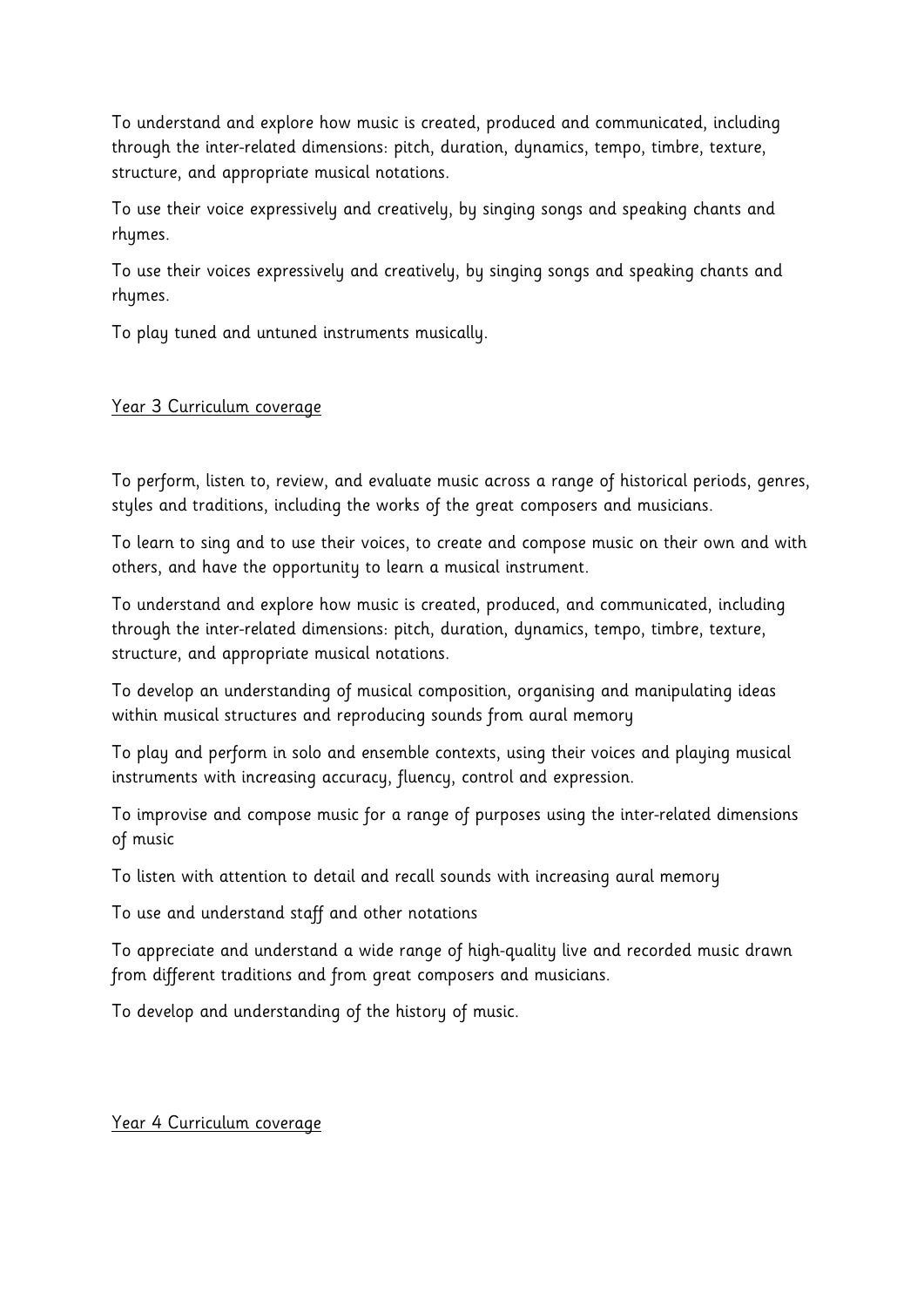To perform, listen to, review, and evaluate music across a range of historical periods, genres, styles and traditions, including the works of the great composers and musicians.

To learn to sing and to use their voices, to create and compose music on their own and with others, and have the opportunity to learn a musical instrument.

To understand and explore how music is created, produced, and communicated, including through the inter-related dimensions: pitch, duration, dynamics, tempo, timbre, texture, structure, and appropriate musical notations.

To develop an understanding of musical composition, organising and manipulating ideas within musical structures and reproducing sounds from aural memory

To play and perform in solo and ensemble contexts, using their voices and playing musical instruments with increasing accuracy, fluency, control and expression.

To improvise and compose music for a range of purposes using the inter-related dimensions of music

To listen with attention to detail and recall sounds with increasing aural memory

To use and understand staff and other notations

To appreciate and understand a wide range of high-quality live and recorded music drawn from different traditions and from great composers and musicians.

To develop and understanding of the history of music.

### Year 5 Curriculum coverage

To perform, listen to, review, and evaluate music across a range of historical periods, genres, styles and traditions, including the works of the great composers and musicians.

To learn to sing and to use their voices, to create and compose music on their own and with others, and have the opportunity to learn a musical instrument.

To understand and explore how music is created, produced, and communicated, including through the inter-related dimensions: pitch, duration, dynamics, tempo, timbre, texture, structure, and appropriate musical notations.

To develop an understanding of musical composition, organising and manipulating ideas within musical structures and reproducing sounds from aural memory

To play and perform in solo and ensemble contexts, using their voices and playing musical instruments with increasing accuracy, fluency, control and expression.

To improvise and compose music for a range of purposes using the inter-related dimensions of music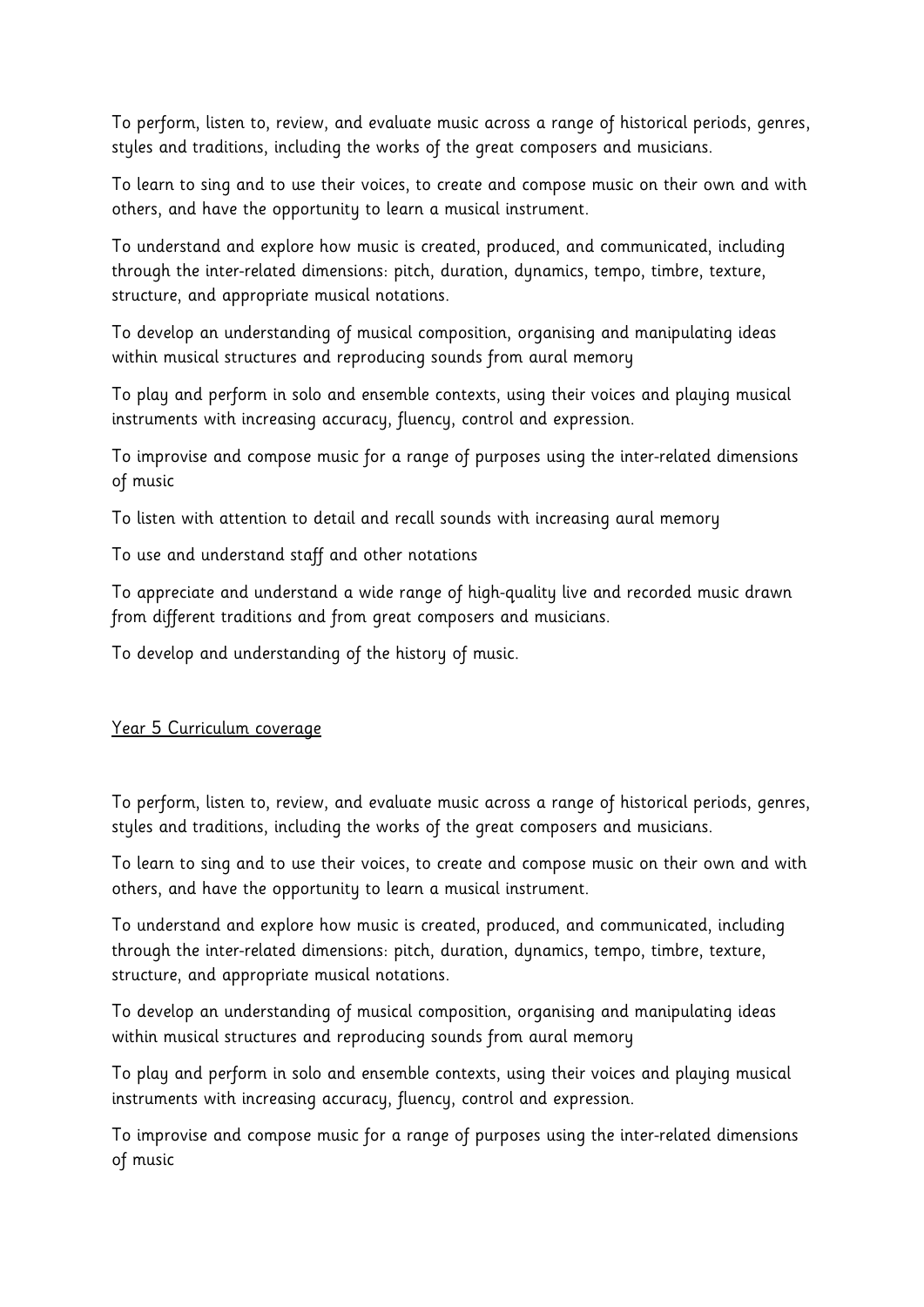To listen with attention to detail and recall sounds with increasing aural memory

To use and understand staff and other notations

To appreciate and understand a wide range of high-quality live and recorded music drawn from different traditions and from great composers and musicians.

To develop and understanding of the history of music.

### Year 6 Curriculum coverage

To perform, listen to, review, and evaluate music across a range of historical periods, genres, styles and traditions, including the works of the great composers and musicians.

To learn to sing and to use their voices, to create and compose music on their own and with others, and have the opportunity to learn a musical instrument.

To understand and explore how music is created, produced, and communicated, including through the inter-related dimensions: pitch, duration, dynamics, tempo, timbre, texture, structure, and appropriate musical notations.

To develop an understanding of musical composition, organising and manipulating ideas within musical structures and reproducing sounds from aural memory

To play and perform in solo and ensemble contexts, using their voices and playing musical instruments with increasing accuracy, fluency, control and expression.

To improvise and compose music for a range of purposes using the inter-related dimensions of music

To listen with attention to detail and recall sounds with increasing aural memory

To use and understand staff and other notations

To appreciate and understand a wide range of high-quality live and recorded music drawn from different traditions and from great composers and musicians.

To develop and understanding of the history of music.